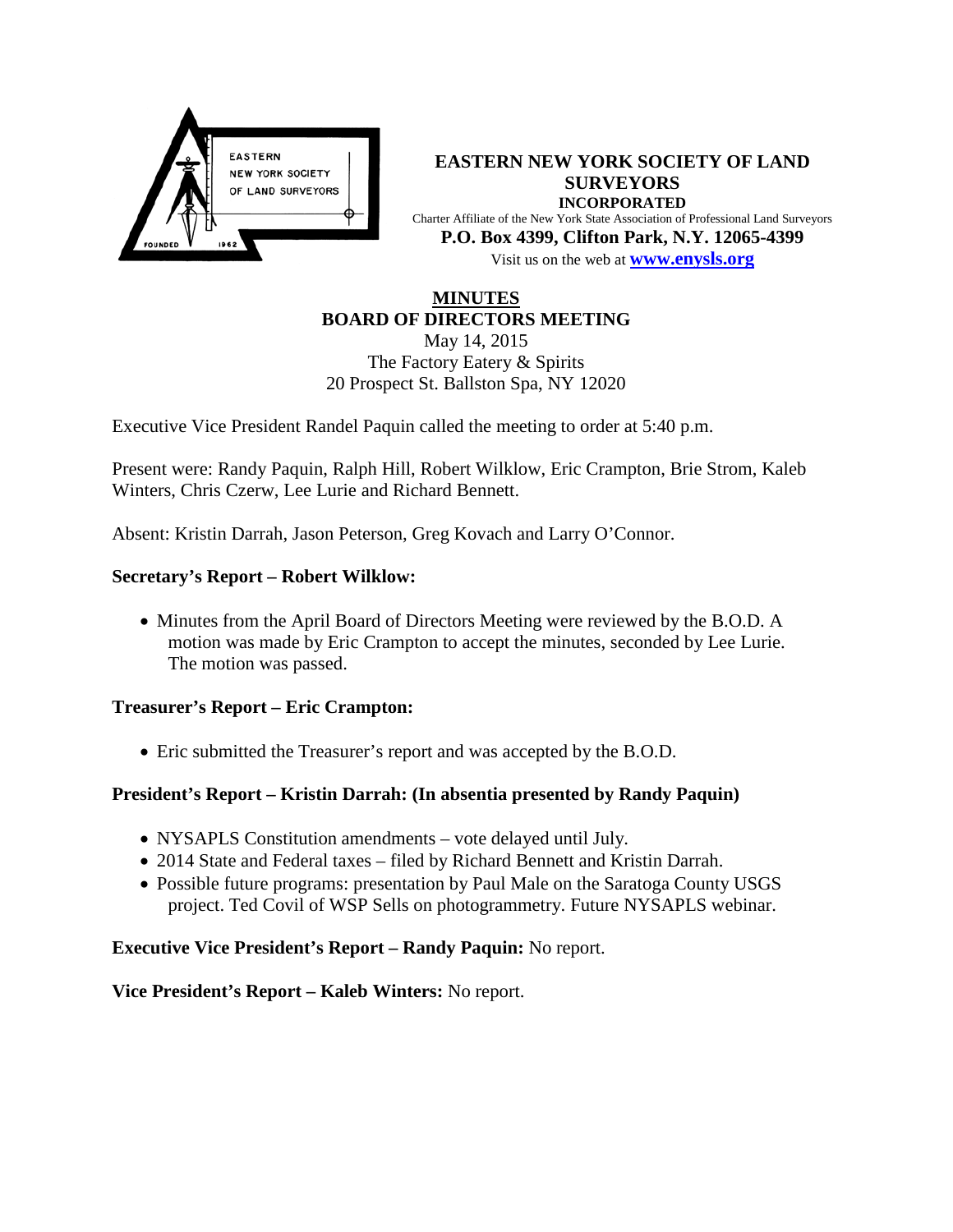# **STANDING COMMITTEES:**

Constitution & By-laws: Larry O'Connor, Bill Schraa, Ralph Hill and Randy Paquin: No report.

Continuing Education: Jody Lounsbury, Chuck Lent and Larry O'Connor: No report.

Ethics: Jim Vianna, Jeff Ostertag and Kevin Rounds: No report.

Finance: Bill Darling and Chris Czerw: No report.

Legislative: Larry O'Connor: No report.

Program: Randy Paquin, Larry O'Connor:

- The September General Membership Meeting might be the NYSAPLS webinar, depending on the program.
- •The November Annual Meeting and elections program and venue to be determined.

Public Relations: Jody Lounsbury, Brie Strom: No report.

Scholastic Development: Kristin Darrah and Randy Paquin: No report.

Business Practice & Technical Information: Chris Czerw: No report.

Membership: Robert Wilklow and Steve Dickson: No report.

Website: Richard Bennett and Ralph Hill: Minutes have been added.

# **TEMPORARY COMMITTEES:**

Old Business: None.

New Business: None.

Motion to temporarily adjourn by Richard Bennett, seconded by Brie Strom. Motion passed. BOD meeting temporarily adjourned at 6:15p.m.

#### **GENERAL MEMBERSHIP MEETING:**

The General Membership Meeting was called to order at 7:30p.m. by Executive Vice President Randel Paquin. Joseph King from Maser Consulting gave a presentation on underground utility location and mapping.

After the presentation Randy announced to the General Membership:

- That the 2014 State and Federal taxes were filed.
- NYSAPLS Constitution amendments vote delayed until July.